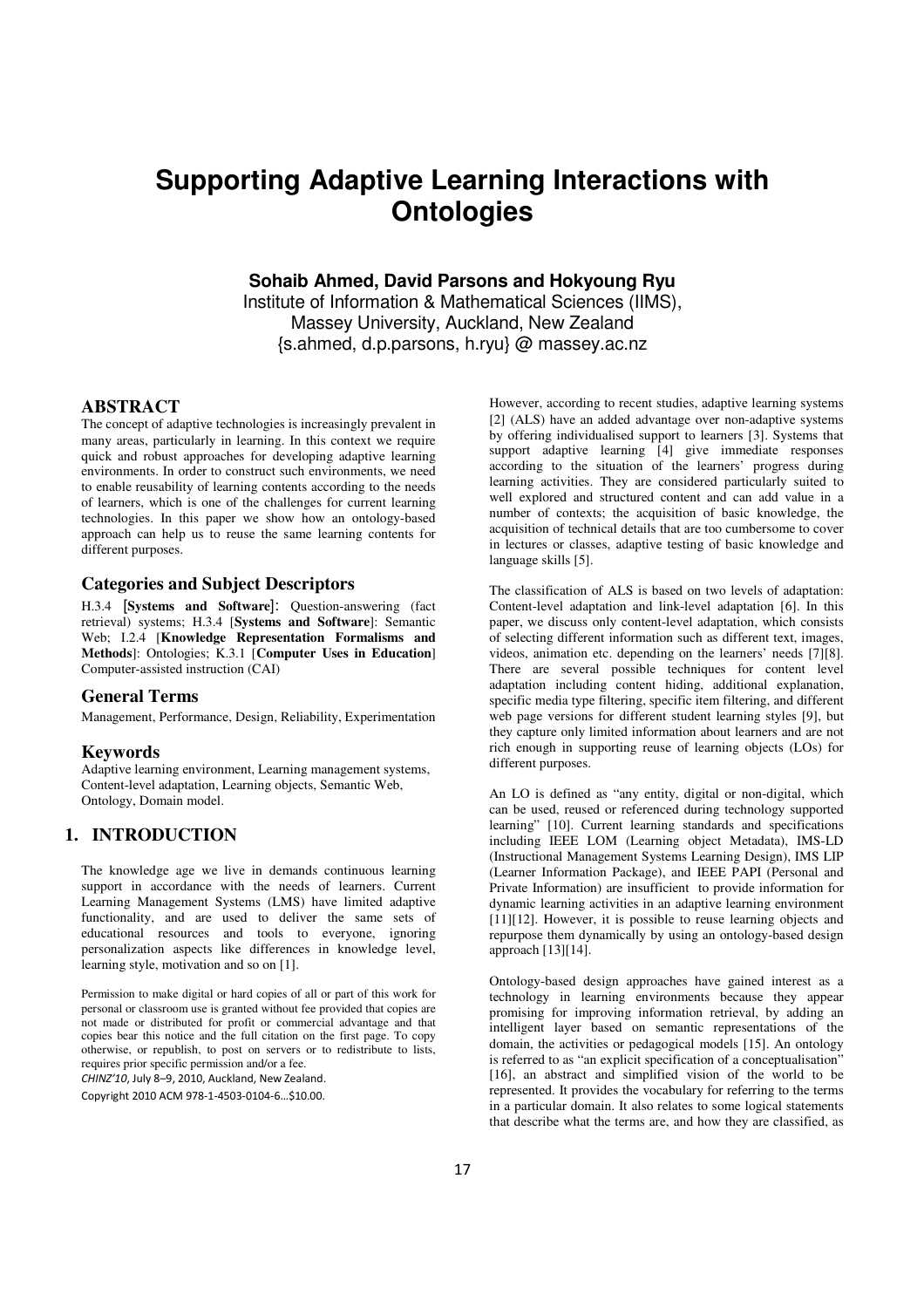well as some rules for combining terms and relations to define extensions to the vocabulary [17].

In this paper, we introduce an example domain ontology. This example shows how the same content can be reused for different purposes according to the needs of learners. Therefore, we are assuming that the reusability of the learning contents can provide dynamic learning activities during an adaptive learning process.

The rest of the paper is organized as follows. Section 2 presents some aspects regarding adaptation and ALS. Classification of ALS is discussed in section 3 while section 4 is concerned with LO reusability and our ontology-based approach. In section 5, we outline our domain ontology with its content level adaptation capabilities. Related work is described in section 6. Finally, in section 7, we draw some conclusions and point toward future research.

# **2. ADAPTATION AND ALS**

Current LMS such as Blackboard**<sup>1</sup>** , Moodle**<sup>2</sup>** and Dokeos**<sup>3</sup>** are used to deliver learning contents; however, they usually have limited adaptive functionality or do not offer personalized services, and learners are being given access to the same set of educational resources and tools, ignoring personalization aspects like: differences in knowledge level, motivation, interests and learning goals [1]. However, for technology enhanced learning, it is a major challenge to develop a learning environment that effectively enables each learner to get individualised support in filling ever-changing skills and competence gaps; i.e. to create an environment for personalised adaptive learning [18].

Some more experimental learning technologies are making it possible to provide immediate feedback to learners during learning activities performed in technology supported learning environments. An essential part of these technologies is to give responses according to the situation of the learners' progress during learning activities. This response is referred to as *adaptive learning* [4] and the systems are known as adaptive learning systems (ALS) [2]. ALS has two features (a) diversity – learning material may cater for some individual learners but may not suit others; (b) interactivity – in many circumstances, learners do individual learning via web-based learning systems, thus the on-demand assistance must be developed to act as a mentor much like teachers in the traditional classroom [19].

ALS uses what is known about an individual learner and dynamically alters the flow or content of learner activities. According to Edmond (1981) (cited in [9]), adaptation can take place in three forms:

 Adapted Systems provide adaptation in limited ways as they are customized according to a specific learner profile at design time only.

- Adaptable Systems allow learners to create their own profiles manually in order to specify preferences and needs. A profile can only be modified by the intervention of the learner.
- Adaptive Systems adapt themselves, based on continuous observation of learner preferences and needs. The profile of the learner is dynamically updated by the system, after tracking and analysing learner behaviour during learning processes.

A recent study was conducted to gather personalization and adaptation needs among corporate learners and training providers of six different European countries. According to that study, ALSs have an advantage over non-adaptive systems by offering individual treatment of learners. Moreover, the most salient features of adaptation include learning goal/task, learner knowledge, learning style, language, user role, platform, motivation and learner qualification [3]. ALSs can provide individualised teaching and learning support in a level of detail that cannot be covered adequately in a class or lecture. They are considered particularly suited to well explored and structured content and can add value in an academic context [5].

## **3. CLASSIFICATION OF ALS**

The nature of the information that is modelled in ALSs is based on learner characteristics such as goals, tasks, knowledge, background, experience, preferences, interests, personality traits and environment including location, platform and bandwidth [20]. This is referred to as the learning context. In a broader sense, it is defined as "the situation under which a learning activity happens and this situation includes the learner and his/her surrounding environment" [21]. The classification of ALS is based on [6]:

- Adaptive presentation (content level adaptation)<br>Adaptive payiestion support (link level adaptation)
- Adaptive navigation support (link level adaptation)
- Adaptive content selection (content level adaptation)

In this paper, we are discussing only content level adaptation. Content level adaptation focuses mainly on improving local navigation for a user and orientation in the currently presented page or fragments. It consists of selecting different information such as different text, images, videos, animation etc. depending on the different level of details required by learners [7][8]. For example, an adaptive web application provides an expert in a certain domain with more information than a novice or it can switch between different media types according to different user preferences or learning styles.

There are several possible techniques like content hiding (uses an 'is visible' attribute, associated with properties and conditions involving the special 'show' and 'hide' elements), additional explanation, specific media type filtering (e.g. no video or no audio), specific item filtering (e.g. no definitions, no examples etc.), and different web page versions for different student learning styles [9]. None of these techniques is rich enough to provide dynamic learning activities in order to facilitate reusing of learning objects. However, it is possible to reuse learning objects and repurpose them on-the-fly by using an ontologybased approach [13] [14].

**<sup>1</sup>** http://www.blackboard.com/

**<sup>2</sup>** http://moodle.org/

**<sup>3</sup>** http://www.dokeos.com/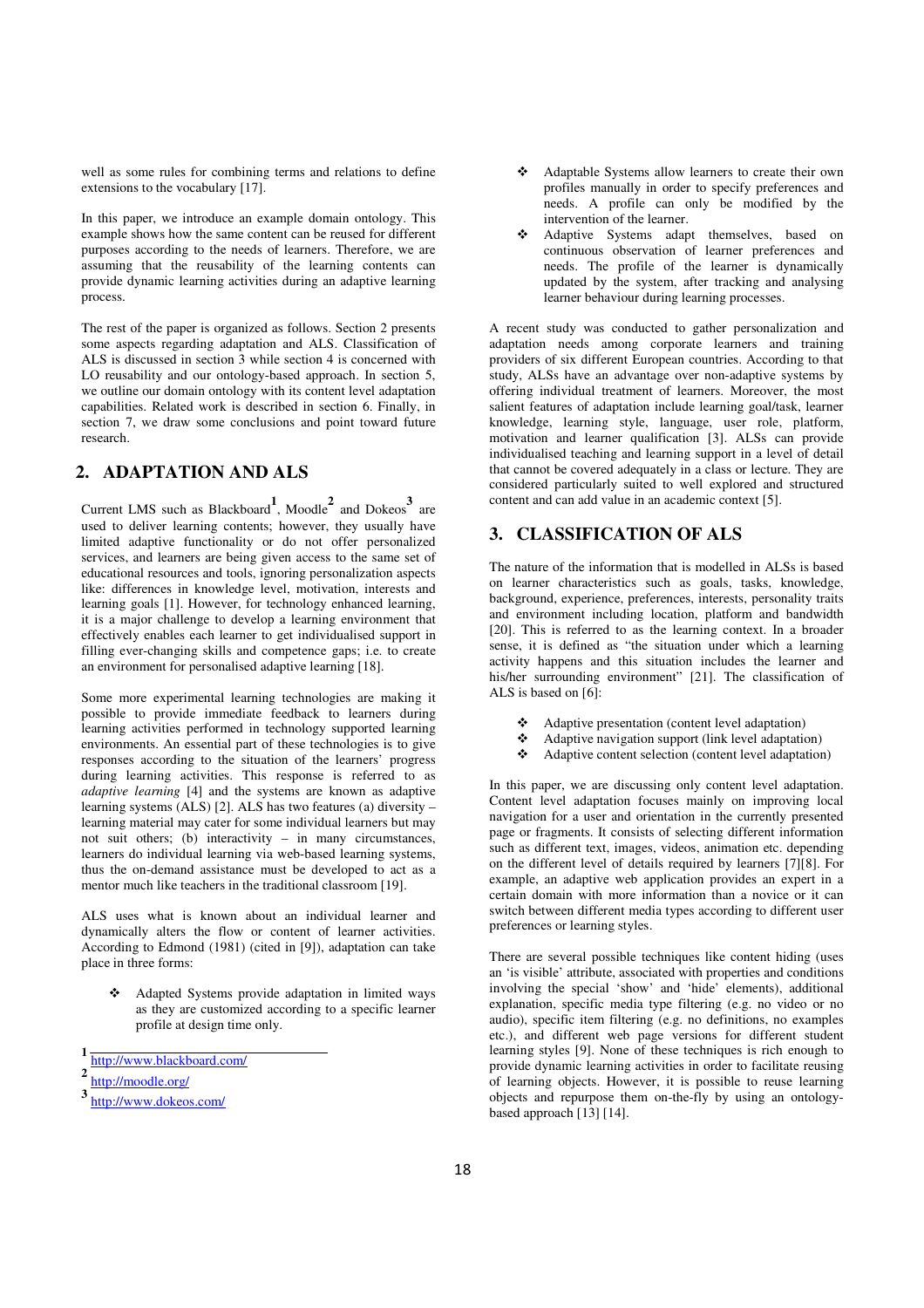# **4. LO REUSABILITY**

An important component of a LMS is the learning object (LO) that encapsulates various goals and contents. The main concern of an LO is to reuse and repurpose it in accordance with different requirements. In many cases, a paragraph, a sentence or illustration from a document is re-used by copy and paste into new and different documents.

Current learning standards and specifications include IEEE LOM, which gives information about the contents or the format of the learning object, and IMS-LD, which focuses on activities. Neither approach captures sufficient information for personalization of the learning process, which requires an awareness of context [11]. For example, even though the IEEE LOM metadata standard defines over 80 different metadata elements to be used when annotating LOs, only a couple of them are relevant for personalization purposes. Likewise, IMS LIP and IEEE PAPI are more generic, therefore they are not conceptually extensible, and most of these standards are not configured to represent dynamic learner information which can be an important element for any adaptive learning environment [12].

Being aware of the shortcomings of the present learning standards and specifications, we therefore opted for an ontologybased design approach for adaptive learning environments. Ontology-based design has gained interest as a technology in learning environments because it appears to promise to improve information retrieval, by adding an intelligent layer based on semantic representations of the domain, the activities or pedagogical models [15]. Aside from their potential for searching, ontologies have been used for supporting visualization and access. Another use of ontologies is to help define standards and strategies in a learning domain. Learning standards are being developed to ensure that learning resources can be networked and shared among learning communities and across different learning applications [22].

The new age of the Internet is the Internet of meanings, i.e. the Semantic Web [23]. It has a vision for making the contents of the web understandable to machines. This new generation of the web has the ability to enhance information retrieval, the reuse, sharing and exchange of resources through the internet/intranet according to the needs of users [24]. The Semantic Web provides ontology notations and techniques, based on the ontology language OWL (Web ontology language) that is based on RDF (Resource Description Framework) and XML (the eXtensible Mark-up Language). Schema languages, such as XML Schema or RDF Schema, are the tools to introduce the vocabulary into an ontological framework [25]. OWL is an ontology language that extends RDF. The RDF is an XMLbased language which describes resources like images, files or concepts available via the Web. The RDF model is called a Triple because it has three parts; subject, predicate and object. The subject and object are resources while predicate indicates their relation. Semantic web documents must be represented as RDF which defines common data of specific domains based on an ontology which represents data relations [26].

## **5. FIRST-AID DOMAIN ONTOLOGY**

This paper introduces an example domain ontology which may be integrated with learner and context models for developing an adaptive learning environment. Here, we are presenting first-aid as an example for our domain model, as depicted in Figure 1, and show how it can be reused in different ways to share knowledge. The domain model is used to provide a conceptualization of the domain-dependent knowledge with which the learner is concerned during the learning process [27].

First-aid is a common learning domain and a knowledge of firstaid can be used in emergency situations like heart attacks, bleeding, choking, poisoning, spinal injuries, scalds and burns etc. before professional medical help can be provided. A good learner can save lives just by applying knowledge of this domain in a particular type of situation. Therefore, we chose this commonly understood and practical domain for our adaptive learning environment example.



**Figure 1. First Aid Ontology – Domain Model**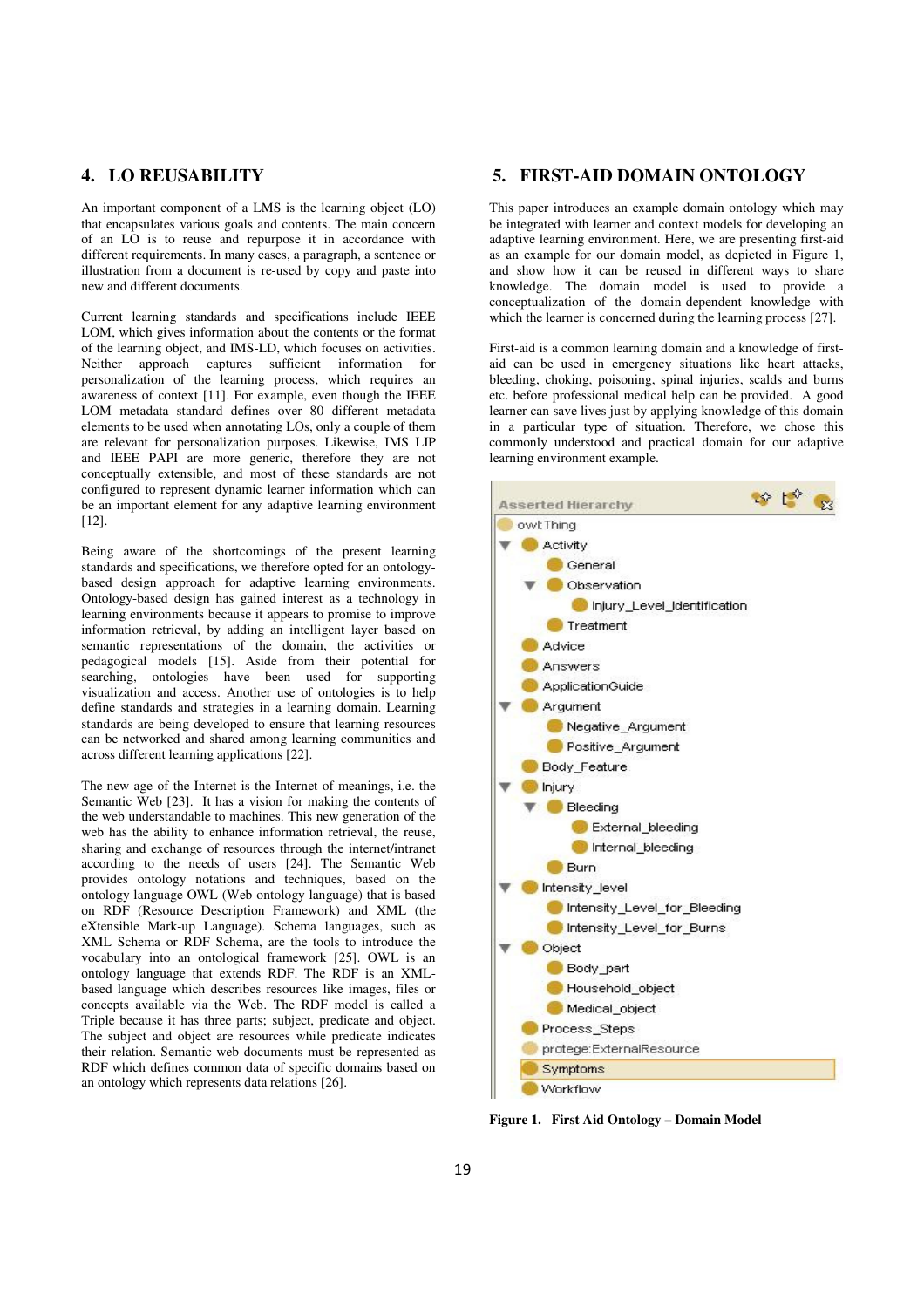#### *5.1 Ontology Structure*

This ontology covers a small sample of only two important aspects of first-aid knowledge domain; Bleeding and Burning. However, it can be considered as the representation of the whole domain. The structure of this domain ontology is based on several important classes. Classes are defined using an 'owl:class' element as shown in the example below. The 'Activity' class defines the sub activities ('General', 'Observation', and 'Treatment'). The 'Injury' class categorises a number of injuries like 'Bleeding', 'Burning' and their sub categories (e.g. in the example below 'External\_bleeding' is a subclass of 'Bleeding').

```
<owl:Class rdf:ID="External_bleeding"> 
<rdfs:subClassOf> 
<owl:Class rdf:ID="Bleeding"/> 
</rdfs:subClassOf> 
</owl:Class>
```
Definitions of each category and their relationships with other classes are specified. The 'Advice' class records all types of advice that can be relevant to any activity or injury. The 'Symptoms' class identifies the cause of the injury and requirements of the application to a particular injury. The 'Intensity Level' class is used to describe the severity of the injury e.g. 'First Degree Burn' or 'Severe External Bleeding'. The 'Object' class is classified into three types: 'Body part', 'Household objects' and 'Medical objects' such as 'cold water', 'cling film', 'adhesive plaster', 'hands' etc. Objects can be used while performing any activity for a particular injury.

Data type values are related to objects, known as data type properties [28], which can be defined at the design time of an ontology. In our example definition of bleeding, its default name is 'Bleeding' with the alternative name 'Haemorrhage'. These are specified in the 'Definition', 'Default\_Label' and 'rdfs:label' (used for an alternative label) elements respectively.

```
<Bleeding 
rdf:ID="Bleeding_Injury_represents_class"> 
<rdfs:label rdf:datatype= 
"http://www.w3.org/2001/XMLSchema#string" 
 >Haemorrhage</rdfs:label>
      . 
       . 
       . 
       . 
<Definition xml:lang="en" 
>is the escape of blood from capillaries, 
veins, and arteries. It has two major 
types:</Definition> 
<Default_Label rdf:datatype= 
"http://www.w3.org/2001/XMLSchema#string" 
>Bleeding</Default_Label> 
</Bleeding>>
```
Object properties [28] relate objects (instances of classes, that is, interesting elements of the domain of discourse) to other objects. These properties are defined through different functions to express an ontology. We have used some functions like

'requires\_action' and 'has\_advice' that are used to explain a particular treatment for a specific injury, e.g. 'Direct Pressure' is an activity (Treatment) that gives advice before any action is taken. The following part of an ontology shows such object properties being defined for our domain.

```
<has_advice> 
<Advice 
rdf:ID="Do_not_apply_pressure_neck"> 
<Definition xml:lang="en" 
>Do not apply direct pressure to the neck 
(carotid)</Definition> 
<is_relevant_for 
rdf:resource="#Direct_Pressure"/> 
</Advice> 
</has_advice>
```
#### *5.2 Adaptive Learning Content*

Learning content needs to meet the expectations and requirements of the learners. Adapting content to individuals and groups of learners before the content is presented is of major importance. In our example, we show how the first-aid domain ontology can be represented in two different ways, i.e. as a tutorial (in plain text) and as multiple choice questions (MCQs) as depicted in Figures 2 and 3 respectively. The former representation can be used for describing the knowledge of the first-aid domain to learners while the latter representation can provide an opportunity to evaluate learning performance.

The information for these representations is extracted through the data type and object properties defined in our domain ontology. In this particular example, an extract from the tutorial covers the main topic of 'Bleeding'. It represents sub-types of bleeding and their symptoms. The 'Default\_Label' and 'Definition' are used as data type properties whereas 'Is\_cause\_of' and 'has\_caused' are used in order to explain the relationship between the Injury and Symptoms classes as object properties.

```
<owl:ObjectProperty 
rdf:about="#has_caused"> 
<owl:inverseOf 
rdf:resource="#Is_cause_of"/> 
<rdf:type 
rdf:resource="http://www.w3.org/2002/07/owl
#InverseFunctionalProperty"/> 
<rdfs:comment 
rdf:datatype="http://www.w3.org/2001/XMLSch
ema#string" 
>Signs of</rdfs:comment>
<rdfs:domain rdf:resource="#Injury"/> 
<rdfs:range rdf:resource="#Symptoms"/> 
<rdfs:label 
rdf:datatype="http://www.w3.org/2001/XMLSch
ema#string" 
>include :</rdfs:label>
</owl:ObjectProperty>
```
The ontology excerpt above shows the comment 'Signs of'. Figure 2 shows how this comment is reused; it is used in both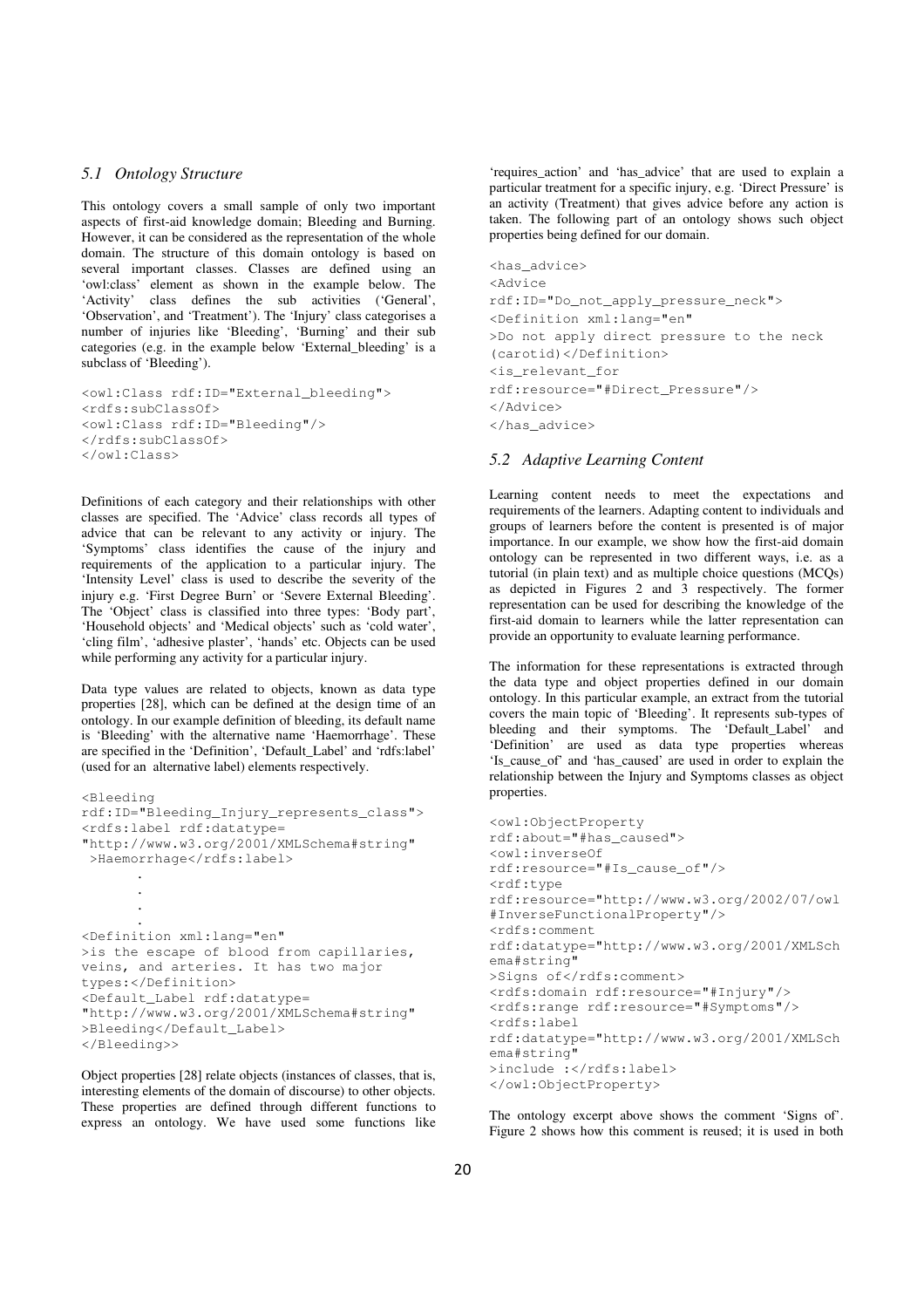'Signs of external bleeding' and 'Signs of internal bleeding'. Symptoms are also displayed according to the bleeding sub-type as shown in Figure 2. We have defined a 'Signs of' injury (domain) and its symptoms (range) which can be reused with other injuries as well. Moreover, the whole tutorial is represented in such a way that each resource has a relationship with other resources by using their data type and object properties.

# **Bleeding**

Bleeding is the escape of blood from capillaries, veins, and arteries. It has two major types: External Bleeding and Internal Bleeding.

# **External Bleeding**

Blood flows through a natural opening (such as the vagina, mouth, or rectum). It can be classified into three types according to the type of blood vessel that is damaged: an artery, vein or capillary. Signs of External Bleeding include:

1. Obvious bleeding

# **Internal Bleeding**

It cours when the skin is not broken and blood is not seen. It can be difficult to detect and life threatening. It can be further divided into two categories. Bruise and Severe Internal Bleeding. Bruise (Contusion): The most common sign of internal bleeding is a simple bruise. It indicates bleeding into the skin (soft tissues). But it is not life threatening due to light intensity level of Bleeding. Severe Internal Bleeding: Bleeding occurs in injuries caused by a violent force (automobile accident), puncture wounds (knife), and broken bones. It is dangerous and must be controlled due to severe intensity level of Bleeding. Signs of Internal Bleeding include:

- 1. Bruising(Contusion)
- 2. Vomiting
- 3. Rapid, weak pulse(Tachycardia)
- 4. Restlessness
- 5. Cool moist and pale skin(cold and clammy)
- 6. Anxiety
- 7. Nausea
- 8. Excessive thirst(Polydipsia)
- 9. Rapid breathing (Tachypnea)

#### **Figure. 2 An excerpt from the tutorial**

The same information that is encapsulated in the first-aid ontology is also used to construct MCQs. For developing questions from the same ontology, we have defined several data types and object properties to express our ontology. In our example, we have used only the 'Default\_Label' and 'rdfs:label' (used for alternative label) for defining questions as shown in Figure 3. These are therefore *label questions*, which enquire about the alternative name for a particular injury, symptom or treatment. These questions can be asked in order to test learning performance. A few label questions are used here to demonstrate how the same contents can be reused. In addition, alternative names of the same kind are grouped together as options (answers) for a specific question. For example, 'Dermal Injury', 'Full thickness Burn', 'Partial Thickness Burn' and 'Superficial Burn' all are related to burn degrees, so they should be included where alternative names for degrees of burning have been asked (as depicted in Figure 3).

Question: What is the alternative name for Bruising?



Question: What is the alternative name for Rapid breathing?

Polydipsia Contusion Cold and Clammy Tachypnea

Question: What is the alternative name for Rapid, weak pulse?



Question: What is the alternative name for Excessive thirst?

| Contusion       |
|-----------------|
| Cold and Clammy |
| Tachycardia     |
| Polydipsia      |

Question: What is the alternative name for Third Degree Burn?

Partial Thickness Burn Full Thickness Burn Superficial Burn Full Thickness Injury

Question: What is the alternative name for First Degree Burn?

Send Answer



**Figure. 3 Label Questions from domain ontology**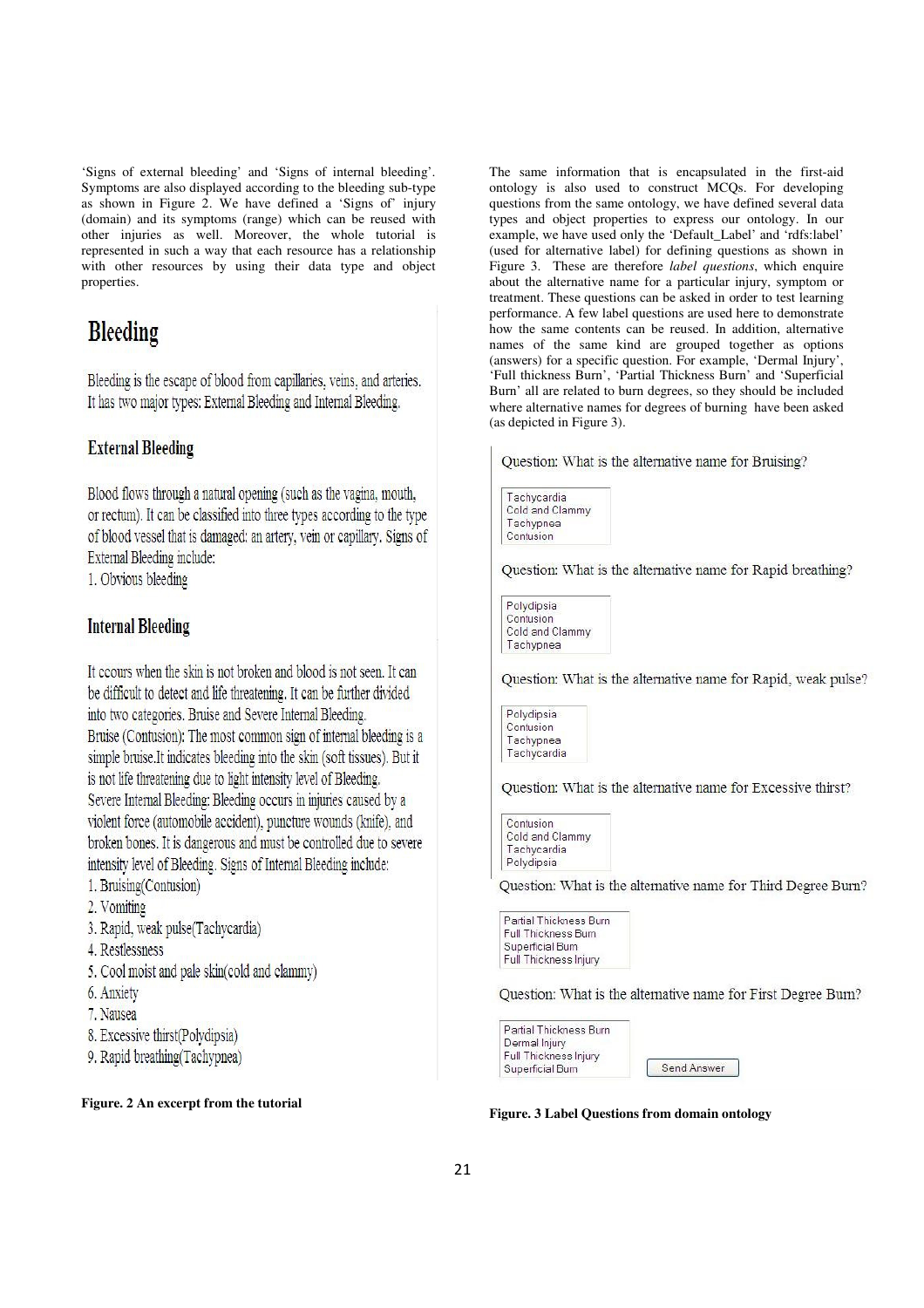The questions about these alternative names have been generated through our domain ontology. In part of the ontology we have defined the 'Burn' and 'Intensity\_Level' classes with a relationship through the 'could\_be\_result\_of' object property. These identify the intensity levels (degrees) of the burns. In our learning domain, four degrees of burns, namely first, second, third and fourth degrees are described. All these degrees have alternative names e.g. 'First degree burn' is also known as 'Superficial Burn'. This data forms the source for several of the questions in Figure 3. In the same way, other questions based on labels can be extracted from our domain ontology, whether symptom, treatment or class, as they should have a defined alternative name. The following example shows the label data for the symptom 'Excessive thirst' with the label 'Polydipsia' and the default label 'Excessive thirst'

```
<has_caused> 
<Symptoms rdf:ID="Excessive_thirst"> 
<rdfs:label 
rdf:datatype="http://www.w3.org/2001/XMLSch
ema#string" 
>Polydipsia</rdfs:label>
<Default_Label xml:lang="en">Excessive 
thirst</Default_Label> 
<Is_cause_of 
rdf:resource="#Internal_bleeding_represents
_class"/> 
</Symptoms> 
</has_caused>
```
In Figure 2, the symptom 'Excessive thirst' can be seen displayed as part of a tutorial by defining its default and alternative names. On the other hand, the same information is used to generate an MCQ in Figure 3.

In the MCQs in Figure 3, the default labels are used to generate the questions while alternative names are given as options for answers. The correct alternative name is included in the given options with three other alternative names. The most interesting thing about the other alternative names is that they belong to the same group. For example 'Excessive thirst' has three wrong answers ('Tachypnea', 'cold and clammy', 'Contusion'). All these are alternative names but they all are symptoms of internal bleeding. Therefore, options can be given to the learners which are of the same kind. In addition, all these options are generated through a random function so the system randomly selects the incorrect options for each given question from a pool of a similar group type. As a consequence, dynamic MCQs will be generated that may help learners to improve their knowledge.

This example shows that an ontology based approach can support adaptive learning contents. In our domain ontology, the same contents are reused in two different ways. However this example is limited to label questions. More work is still needed in order to explore further adaptability of learning contents in accordance with the needs of learners. Questions need to be presented to learners according to their knowledge level (beginner, intermediate or expert), learning styles and preferences. Furthermore, questions including arguments about any treatment, relevant advice for any injury, steps taken during the first-aid process and definitions of particular terms may be extracted from the same ontology in the future.

TANGRAM [13], an intelligent learning environment for the domain of intelligent Information systems, used an ontology based approach for automatic decomposition of LOs into reusable fragments and dynamic reassembly of such fragments into personalized learning content. It is implemented as a Web application and intended to be useful to both content authors and students. Functions of the system from the students' perspective include the provision of learning content adapted to a students' current level of knowledge of the domain concept of interest, personal preferences and their learning styles and also the provision of quick access to a particular type of content [13]. Being partially inspired by the work [13], our approach to content adaptability exhibits some common traits with TANGRAM.

In the APOSDLE [29] project, the system identifies missing competencies of learners and their learning needs. Moreover, it suggests appropriate learning resources according to the immediate work context of a learner. As in TANGRAM, in the APOSDLE project, the focus is also on reuse of content units of low granularity (e.g. a paragraph, an image, a page). The approach for content preparation for reuse is also similar: existing documents are segmented into smaller fragments and semantically annotated with concepts from the domain ontology so it is possible to get adaptive learning content according to the requirements of learners.

The ontology model [30] is developed as a part of the research project conducted by the Department of Information Systems at the Corvinus University of Budapest, which aims at introducing an interface, which can develop a customised qualification program, based on individual learning traits. The model itself consists of two modules including the Test module and the e-Learning environment. The main idea behind adaptive testing is that the test should tailor itself to the estimated ability level of test takers and take into account how each test taker has answered previous questions. We have a similar approach in our ontology model. Our domain ontology does not currently support taking account of previously answered questions. However, questions and options (answers) are generated dynamically through an ontology and the presentation of the questions can be adapted according to the knowledge levels of the learners.

In the competency management domain, an ontology based prototype was developed [31] which integrates competency management with e-learning and other human resource factors such as succession, career planning, training needs analysis and organization planning, in order to provide an ontology based competency management system. All of the above mentioned learning applications use ontologies in order to achieve a dynamic learning process and reusability of learning contents for different purposes in a particular domain.

## **7. CONCLUSION & FUTURE WORK**

In this paper, we have discussed a need to explore an ontology based approach for an adaptive learning environment that enables reusability of the contents for any domain. Such an environment requires a flexible underlying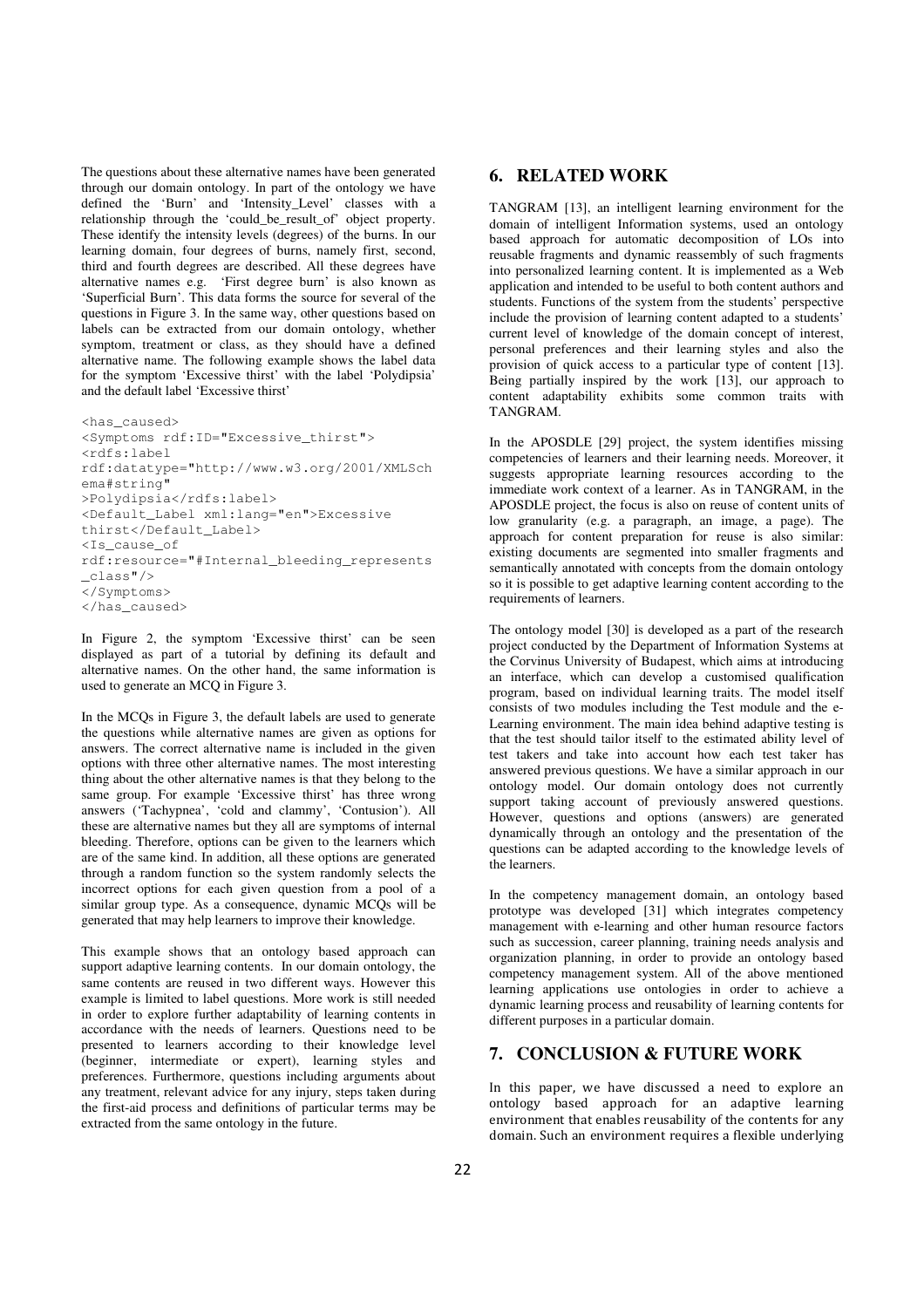domain model that we provide in the form of a first-aid ontology. Specifically, we argue for adopting an ontologybased approach in providing learning contents adaptive to the specific needs of each individual learner. To evaluate the feasibility of the proposed approach, we have developed a web-based learning environment for first-aid learners. Reusability of the contents may guide learners during the learning process and also may be helpful for constructing knowledge domains within an LMS

The work presented in this paper is still in early stages. We are currently working on the design of the first-aid ontology, learner ontology and context ontology. We may leverage these ontologies to develop an adaptive and personalized learning environment. Further, our plans include the enrichment of the first-aid ontology with the extraction of different questions according to the knowledge level of a learner In addition, learning styles or personality traits of learners may be taken into account while representing domain knowledge to them. Learner ontologies can play a vital role in defining learner characteristics which may be mapped with domain ontologies to provide personalized support during a learning process. Moreover, adaptation of the learner information may be distributed among different contexts with the help of context ontologies for developing a flexible learning environment between current and future learning technologies. That might help us to understand how ontology-based systems can possess the necessary flexibility to respond to dynamic learner activities in adaptive learning environments.

## **8. REFERENCES**

- [1] Brusilovsky, P. (2004). Knowledge Tree:A distributed architecture for adaptive e-learning. In S. I. Feldman, M. Uretsky, M. Najork, & C. E. Wills (Ed.), *Proceedings of the International Conference on World Wide Web* (pp. 104- 113). New York: ACM Press.
- [2] Karampiperis, P., & Sampson, D. (2005). Adaptive Learning Resources Sequencing in Education Hypermedia Systems. *Educational Technology & Society , 8* (4), 128-147.
- [3] Hover, K. M., & Steiner, C. M. (2009). Adaptive Learning Environments: A requirements analysis in business settings. *International Journal of Advanced Corporate Learning (i-JAC) , 2* (3), 27-33.
- [4] Howard, L., Remenyi, Z., & Pap, G. (2006). Adaptive Blended Learning Environment. *9th International Conference on Engineering Education.* San Juan, PR.
- [5] Harrigan, M., Kravcik, M., Steiner, C., & Wade, V. (2009). *What do academic users really want from an adaptive learning system?* (Vol. 5535/2009).
- [6] Brusilovsky, P. (2001). Adaptive Hypermedia. *User Modelling and User-Adapted Interaction , 11* (1-2), 87-110.
- [7]Koch, N., & Rossi, G. (2002). Patterns for adaptive web applications. *In Proceedings of 7th European Conference on Pattern Langauges of Programs.*
- [8]Dolog, P., Henze, N., Nejdl, W., & Sintek, M. (2003). Towards the adaptive semantic web. In F. Bry et al. (Eds.),

*Principles and Practices of Semantic Web Reasoning* (pp. 51-68). Springer Berlin/Heidelberg.

- [9] Popescu, E., Trigano, P., & Badica, C. (2007). Evaluation of a learning management systems for adaptivity purposes. *International Multi-Conference on Computing in the Global Information Technology - ICCGI.*
- [10]*IEEE LTSC*. (2002). Retrieved August 25, 2009, from IEEE LTSC (Learning Technology Standards Committee): http://ltsc.ieee.org/wg12/
- [11] Jovanovic, J., Gaevic, D., Knight, C., & Richards, G. (2006). Learning object context on the semantic web. *The 6th IEEE International Conference on Advanced Learning Technologies - ICALT'06*, (pp. 669-673). Kerkrade, The Netherlands.
- [12]Carmagnola, F. (2009). Handling semantic heterogeneity in interoperable distributed user models. In *Advances in ubiquitous user modelling* (pp. 20-36). Springer-Verlag Berlin Heidelberg 2009.
- [13]Jovanovic, J., Gasevic, D., & Devedzic, V. (2009). TANGRAM for personalized learning using the semantic web technologies. *Journal of emerging technologies in web intelligence , 1* (1).
- [14] Verbert, K., Klerkx, J., Meire, M., Najjar, J., & Duval, E. (2004). Towards a global component architecture for learning objects: An ontology based approach. *In Proceedings of OTM 2004 Workshop on Ontologies, Semantics and E-Learning.* Agia Napa, Cyprus.
- [15] Bourdeau, J., Mizoguchi, R., Psyche, V., & Nkambou, R. (2004). Selecting theories in an ontology-based ITS authoring environment. In J. C. Lester (Ed.), *Intelligent Tutoring Systems* (pp. 150-161). Springer Berlin/Heidelberg.
- [16] Gruber, T. R. (1993). A translation approach to portable ontology specifications. *Knowledge Acquisition , 5* (2), 199-220.
- [17]Hendler, J. (2001). Agents and the Semantic Web. *IEEE Intelligent Systems , 16* (2), 30-37.
- [18] Aroyo, L., Dolog, P., Houben, G.-J., Kravcik, M., Naeve, A., Nilsson, M., et al. (2006). Interoperability in Personalized Adaptive Learning. *Educational Technology & Society , 9* (2), 4-18.
- [19] Wang, T. I., Wang, K. T., & Huang, Y. M. (2008). Using a style-based ant colony system for adaptive learning. *Expert systems with application , 34*, 2449-2464.
- [20]Kravcik, M., & Gasevic, D. (2007). Leveraging the semantic web for adaptive education. *Journal of Interactive Media in Education* .
- [21] Li, X., Feng, L., Zhou, L., & Shi, Y. (2009). Learning in an Ambient Intelligent Wordl:Enabling Technologies and Practices. *IEEE Transactions on Knowledge and Data Engineering , 21* (6), 910-924.